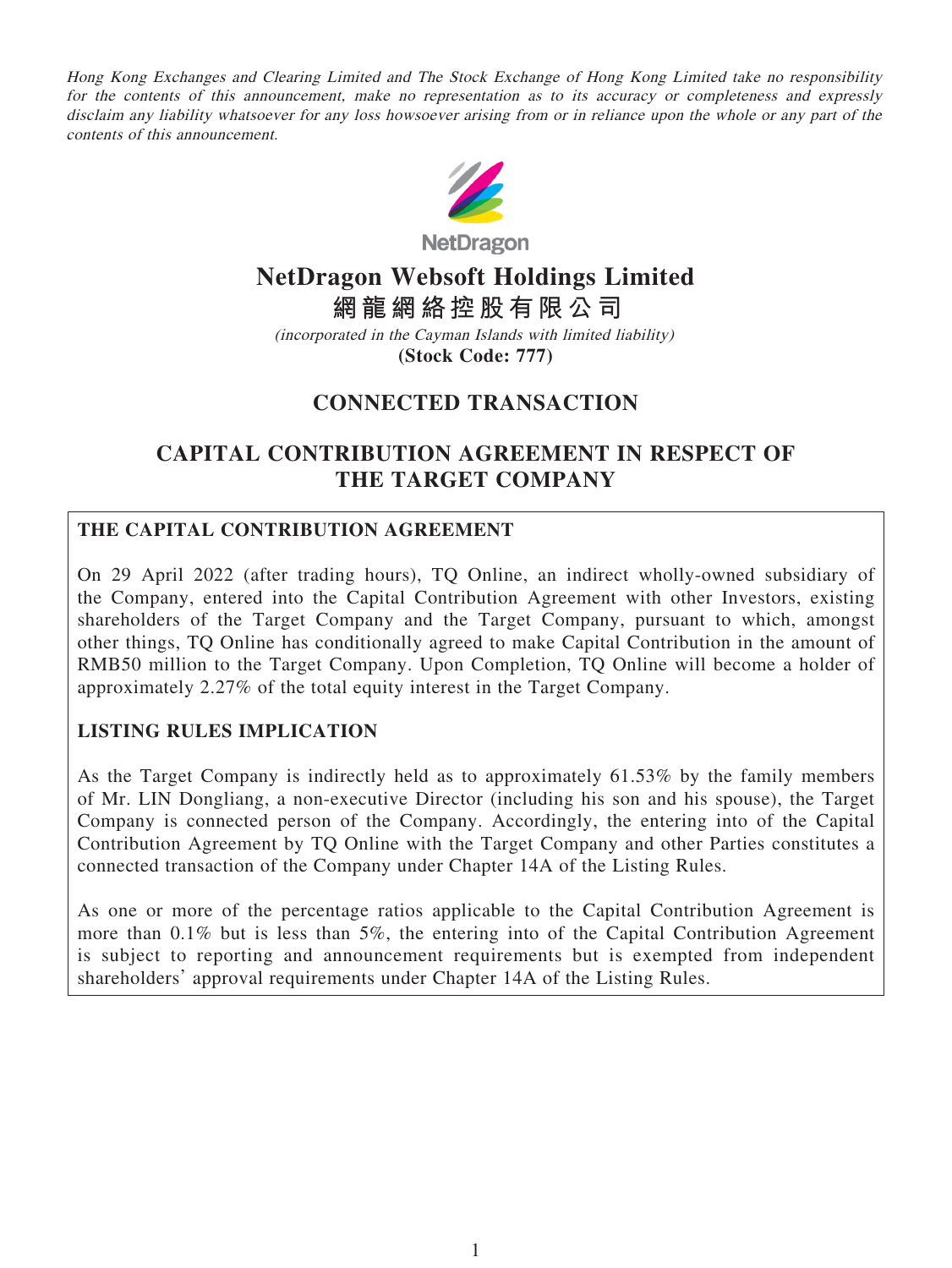#### **1. BACKGROUND**

On 29 April 2022 (after trading hours), TQ Online, an indirect wholly-owned subsidiary of the Company, entered into the Capital Contribution Agreement with other Investors, existing shareholders of the Target Company and the Target Company, pursuant to which, amongst other things, TQ Online has conditionally agreed to make Capital Contribution in the amount of RMB50 million to the Target Company. Upon Completion, TQ Online will become a holder of approximately 2.27% of the total equity interest in the Target Company.

#### **2. INVESTMENT AGREEMENT**

The principal terms of the Capital Contribution Agreement are as follows:

| Date                  |                | 29 April 2022 (after trading hours)                                                                                                                                                     |                                                             |                                                                                                                                                     |
|-----------------------|----------------|-----------------------------------------------------------------------------------------------------------------------------------------------------------------------------------------|-------------------------------------------------------------|-----------------------------------------------------------------------------------------------------------------------------------------------------|
| Parties               | $\ddot{\cdot}$ | (1)<br>TQ Online and other Investors;                                                                                                                                                   |                                                             |                                                                                                                                                     |
|                       |                | 16 existing shareholders of the Target Company (including<br>(2)<br>six (6) entities which are controlled by the family members<br>of Mr. LIN Dongliang, a non-executive Director); and |                                                             |                                                                                                                                                     |
|                       |                | (3)<br>the Target Company                                                                                                                                                               |                                                             |                                                                                                                                                     |
| Capital Contribution: |                | Pursuant to the terms of the Capital Contribution Agreement,<br>TQ Online and other Investors agreed to make monetary capital<br>contributions to the Target Company as follows:        |                                                             |                                                                                                                                                     |
|                       |                | <b>Party</b>                                                                                                                                                                            | <b>Total capital</b><br>contribution<br>to be made<br>(RMB) | Approximate<br>percentage<br>of equity<br>interest in<br>the Target<br>immediately<br>after<br>completion<br>of the Capital<br><b>Contributions</b> |
|                       |                | TQ Online<br>Other Investors                                                                                                                                                            | 50 million                                                  | 2.27%                                                                                                                                               |
|                       |                | (excluding TQ Online)<br><b>Total</b>                                                                                                                                                   | 150 million<br>200 million                                  | 6.82%<br>$9.09\%$                                                                                                                                   |
| Payment terms         | $\ddot{\cdot}$ | Pursuant to the Capital Contribution Agreement, TQ Online<br>shall make the Capital Contribution to the Company in two (2)<br>installments.                                             |                                                             |                                                                                                                                                     |

Initial Completion shall take place within ten (10) days upon execution of the Capital Contribution Agreement.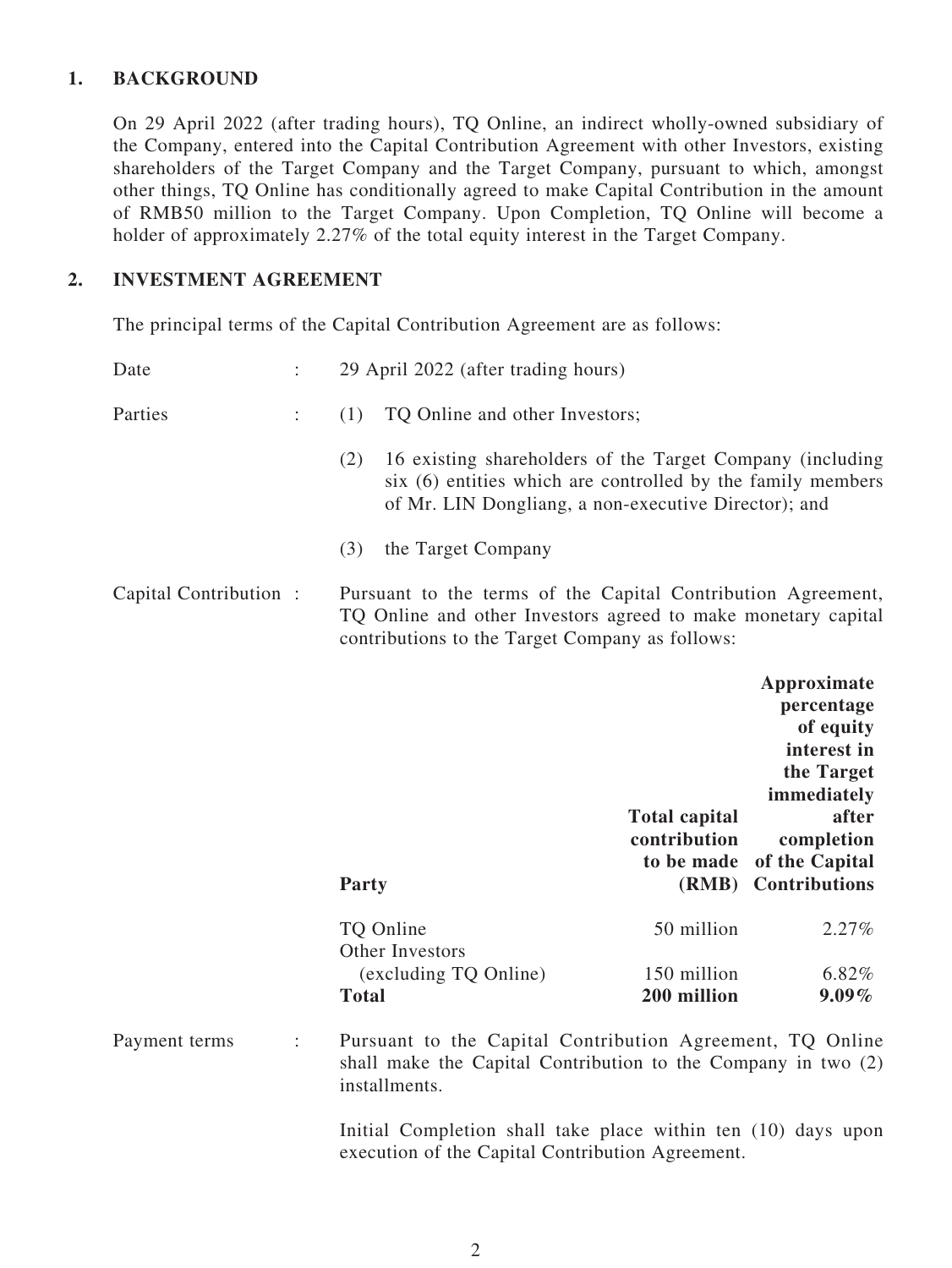Final Completion shall take place upon (i) satisfaction of the conditions precedent by the applicable Parties (or waived by TQ Online and other Investors as the case may be) as stated in the Capital Contribution Agreement and (ii) within ten (10) business days after the Target Company has completed the AIC Registration Procedure and obtained a new business licence.

Furthermore, the Target Company shall, within thirty (30) days after the Initial Completion Date, completed the AIC Registration Procedure.

In the event that the Target Company is unable to apply for and complete the AIC Registration Procedure, TQ Online shall be entitled to request for refund of the Initial Capital Contribution Sum and payment of interest which shall be calculated at loan prime rate (LPR) published by the National Interbank Funding Center.

Rights of the Investors : The Parties agreed that upon Initial Completion, each of TQ Online and other Investors shall become shareholders of the Target Company and are entitled to relevant rights as a shareholder of the Target Company, including but without limitation to the rights of equity transfer, pre-emptive rights, right of first refusal, anti-dilution rights, tag-along rights, drag-along rights, right of most favorable treatment, rights of redemption, rights of priority settlement, information rights and observation rights, right of priority to bonuses. TQ Online and other Investors shall enjoy the same priority and ranking as the existing shareholders of the Target Company.

> The Parties also agreed to, on even date of the Capital Contribution Agreement, enter into a shareholders' agreement with TQ Online and other Investors to regulate the rights of TQ Online and other Investors as a shareholder of the Target Company.

#### **3. CONSIDERATION AND THE BASIS OF DETERMINATION OF THE CONSIDERATION**

The amount of the Capital Contributions were determined after arm's length negotiation between TQ Online and the Parties with reference to the registered capital of the Target Company, and after consideration of the book value and quality of the underlying assets of the Target Group, the strategic synergies between the Group and the Target Group, the growth potential of the business of the Target Group and the general market conditions, and was negotiated and determined between TQ Online and other Investors and other Parties to the Capital Contribution Agreement on an equal and fair basis. The Capital Contribution to be made by TQ Online will be financed by the internal resources of the Group.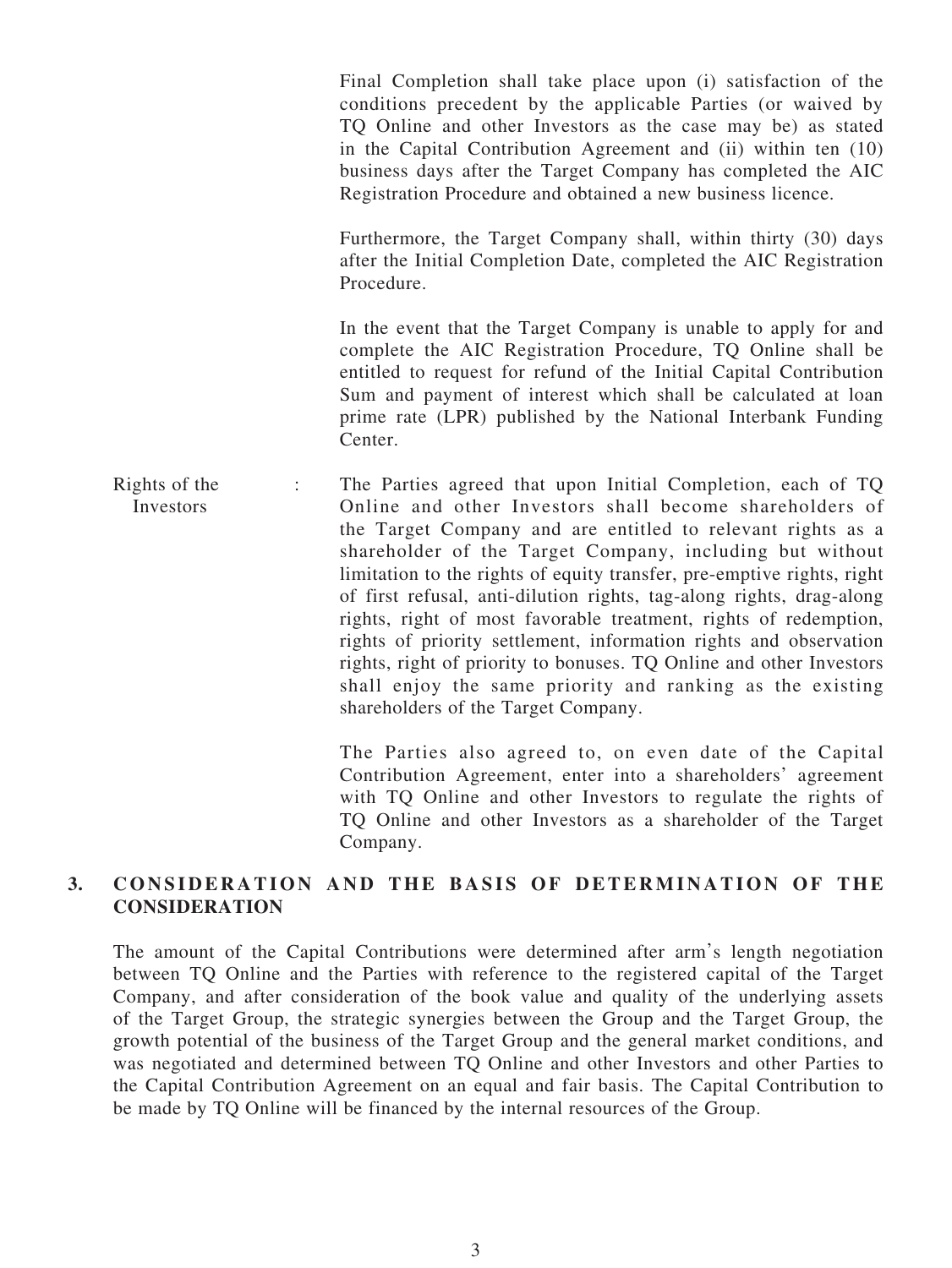#### **4. INFORMATION OF THE TARGET COMPANY**

The Target Company is established on 17 July 2015 as a sino-foreign joint venture with limited liability in the PRC. It is principally engaged in the research and manufacturing of touch user interface (TUI) material and products, as well as provision of TUI solutions. For further information of the Target Company, please refer to its website at https://www.mesh-tech.com/.

Set out below is the audited financial information of the Target Company for the year ended 31 December 2020 and the unaudited financial information of the Target Company for the year ended 31 December 2021, prepared based on the generally accepted accounting principles of the PRC:

|                                    | For the<br>year ended<br>31 December<br>2021<br><b>RMB'000</b><br>(unaudited) | For the<br>year ended<br>31 December<br>2020<br><b>RMB'000</b><br>(audited) |
|------------------------------------|-------------------------------------------------------------------------------|-----------------------------------------------------------------------------|
|                                    |                                                                               |                                                                             |
|                                    |                                                                               |                                                                             |
|                                    |                                                                               |                                                                             |
|                                    |                                                                               |                                                                             |
| Net profits/(loss) before taxation | (29,687)                                                                      | (78, 921)                                                                   |
| Net profits/(loss) after taxation  | (25, 678)                                                                     | (73, 522)                                                                   |

Based on the unaudited financial information of the Target Company prepared based on the generally accepted accounting principles of the PRC, as of 31 December 2021, the total asset value and net asset value of the Target Company were approximately RMB267,880,000 and RMB106,098,000 respectively.

#### **5. REASON FOR AND BENEFITS OF ENTERING INTO THE TRANSACTIONS**

The Directors are of the view that the Capital Contribution will help the Group to capitalize on opportunities in terms of strategic synergies through potential application of the Target Company's technologies in the future to broaden and enhance the Company's product portfolio, as well as capturing the financial return from the growth of the fast-growing TUI industry, given the Target Company's proprietary technologies and a global addressable market size.

The Target Company is a market leader in the TUI industry and possess leading research and development capabilities with a team of competent research and production talent. Therefore, the strategic investment in the Target Group is expected to further enhance the Group's technological competitiveness and contribute to its long-term success.

In light of the above, the Board (including the independent non-executive Directors) has approved the terms of the Capital Contribution Agreement and the Transactions, and considered the terms of the Capital Contribution Agreement and the Transactions being fair and reasonable, on normal commercial terms or better, and in the interests of the Company and the shareholders of the Company as a whole. Mr. Lin Dongliang, the non-executive Director, was deemed to have interests in the Transactions and have abstained from voting in respect of the relevant board resolutions approving the Transactions. Save as Mr. Lin Dongliang mentioned above, none of the Directors had material interests in the Transactions or was required to abstain from voting on the relevant Board resolutions.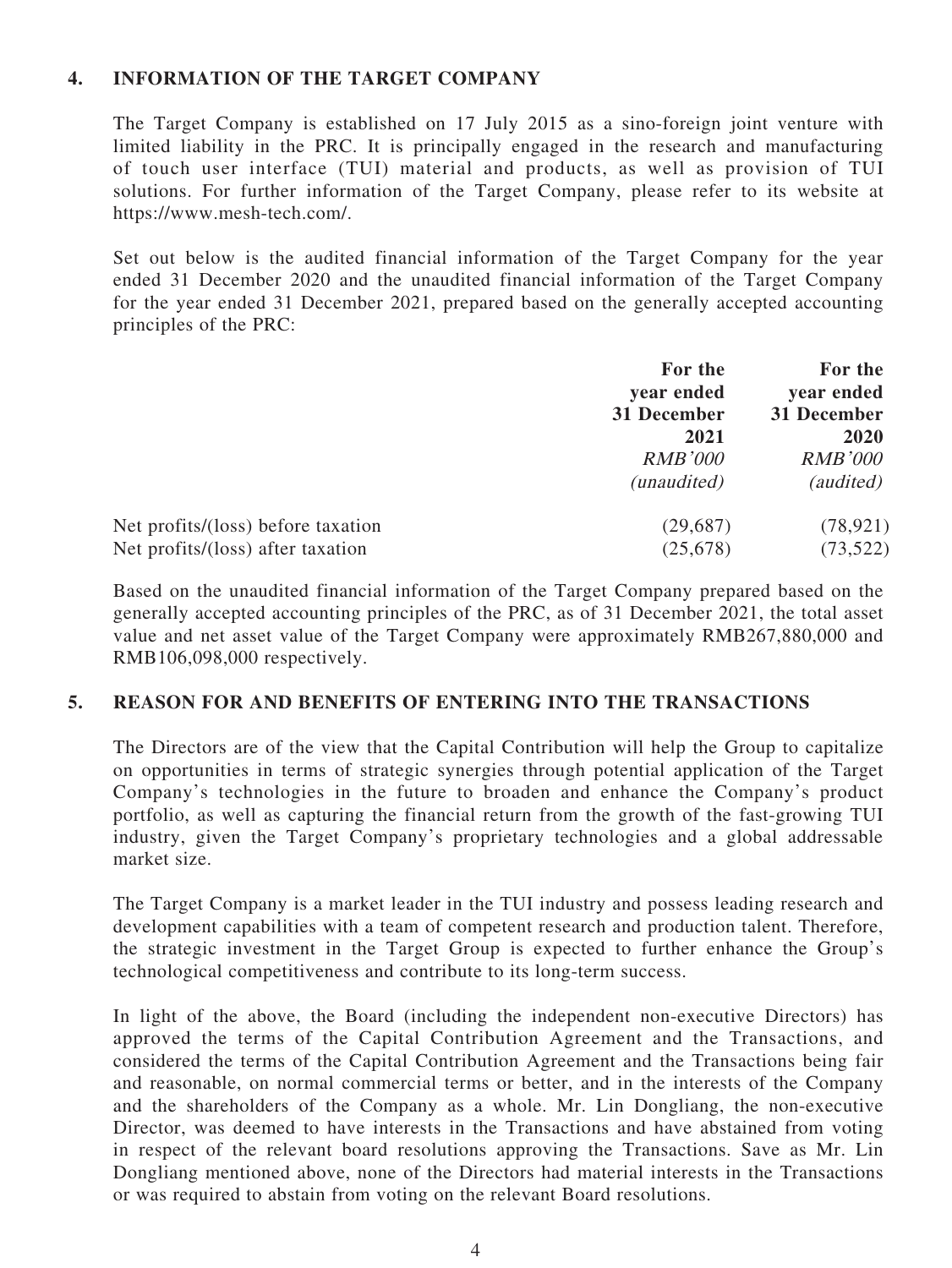#### **6. GENERAL INFORMATION OF THE COMPANY AND TQ ONLINE**

The Company is incorporated in Cayman Islands with limited liability, the shares of which are listed on the Main Board of the Stock Exchange. The Group is principally engaged online and mobile games development, including games design, programming and graphics and online and mobile games operation, education business, mobile solution, products and marketing business and property project business.

TQ Online is a wholly foreign-owned enterprise established in the PRC with limited liability and an indirect wholly-owned subsidiary of the Company. TO Online is principally engaged in the development of online games and licensing and servicing of the developed games.

#### **7. LISTING RULES IMPLICATION**

As the Target Company is indirectly held as to approximately 61.53% by the family members of Mr. LIN Dongliang, a non-executive Director (including his son and his spouse), the Target Company is connected person of the Company. Accordingly, the entering into of the Capital Contribution Agreement by TQ Online with the Target Company and other Parties constitutes a connected transaction of the Company under Chapter 14A of the Listing Rules.

As one or more of the percentage ratios applicable to the Capital Contribution Agreement is more than 0.1% but is less than 5%, the entering into of the Capital Contribution Agreement is subject to reporting and announcement requirements but is exempted from independent shareholders' approval requirements under Chapter 14A of the Listing Rules.

#### **8. DEFINITIONS**

In this announcement, unless the context otherwise requires, the following words and expressions shall have the meanings ascribed to them below:

| "AIC Registration"<br>Procedure"     | the registration procedures by the Target Company with the<br>relevant Administration of Industry and Commerce of the<br>PRC in respect of change in registered capital of the Target<br>Company                                                                                                                              |
|--------------------------------------|-------------------------------------------------------------------------------------------------------------------------------------------------------------------------------------------------------------------------------------------------------------------------------------------------------------------------------|
| "Board"                              | the board of directors of the Company                                                                                                                                                                                                                                                                                         |
| "Capital Contribution"               | comprises the Initial Capital Contribution Sum and Final<br>Contribution Sum, which are to be conditionally made by<br>TQ Online in accordance with the terms and subject to the<br>conditions of the Capital Contribution Agreement                                                                                          |
| "Capital Contribution"<br>Agreement" | the capital contribution agreement dated 29 April 2022 entered<br>into between TQ Online, the other Investors, the existing<br>shareholders of the Target Company and the Target Company<br>in respect of, among other things, the subscription of the equity<br>interest of the Target Company upon the Capital Contribution |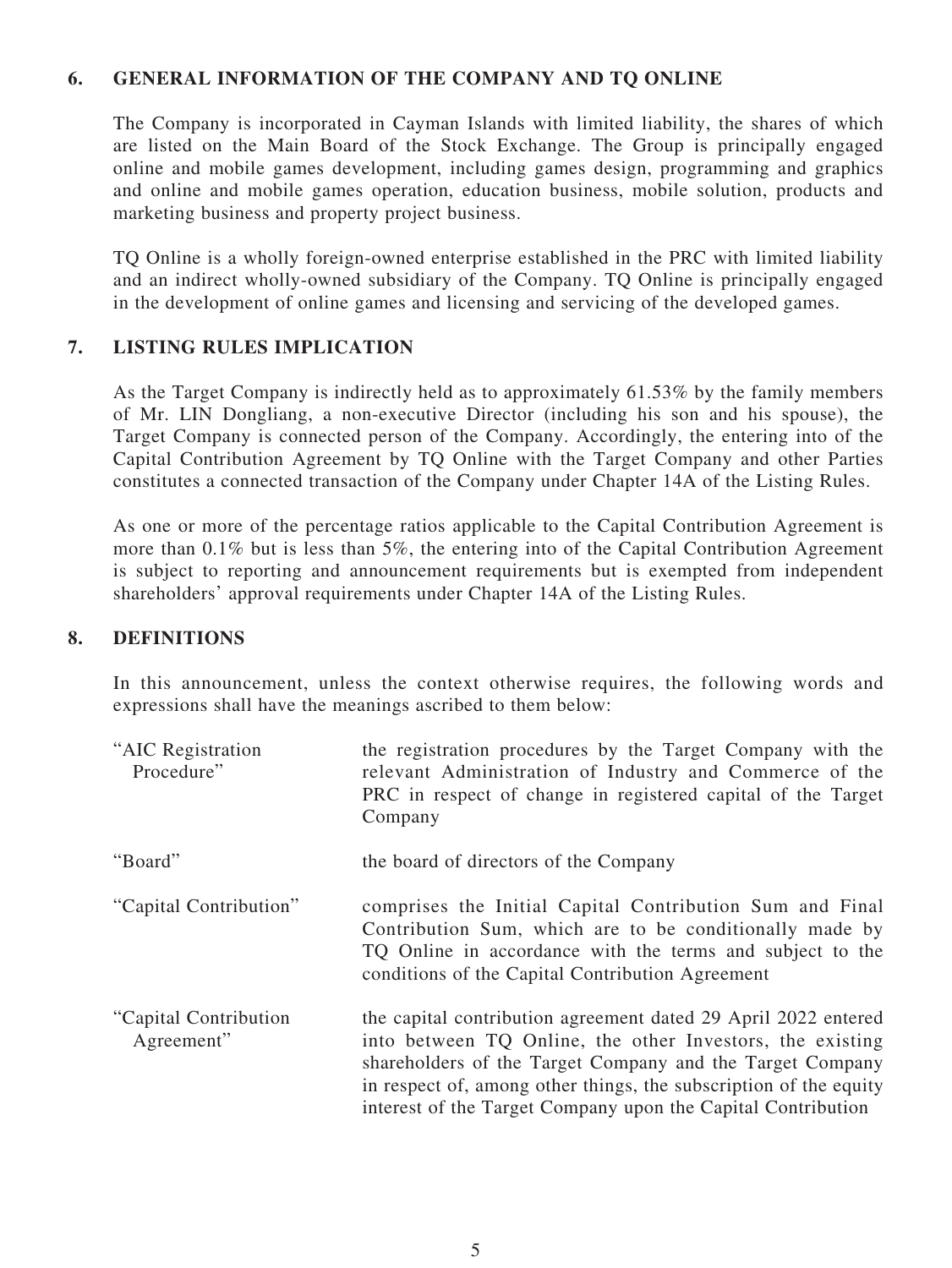| "Company"                             | NetDragon Websoft Holdings Limited, a company incorporated<br>in Cayman Islands with limited liability, the shares of which<br>are listed on the Main Board of the Stock Exchange                                                                                                                                                                                                                  |
|---------------------------------------|----------------------------------------------------------------------------------------------------------------------------------------------------------------------------------------------------------------------------------------------------------------------------------------------------------------------------------------------------------------------------------------------------|
| "Completion"                          | comprising Initial Completion and Final Completion pursuant<br>to the terms of the Capital Contribution Agreement                                                                                                                                                                                                                                                                                  |
| "connected person(s)"                 | has the meaning ascribed to it in the Listing Rules                                                                                                                                                                                                                                                                                                                                                |
| "Director(s)"                         | the director(s) of the Company                                                                                                                                                                                                                                                                                                                                                                     |
| "Final Capital<br>Contribution Sum"   | among other Investors, being RMB30 million, which shall be<br>made payable by TQ Online to the Target Company upon Final<br>Completion                                                                                                                                                                                                                                                             |
| "Final Completion"                    | the second and final part of completion in respect of the<br>Capital Contribution Agreement, which shall take place on the<br><b>Final Completion Date</b>                                                                                                                                                                                                                                         |
| "Final Completion Date"               | the date upon which (i) each of the conditions precedent<br>as stipulated under the Capital Contribution Agreement are<br>fulfilled by the Target Company and (where applicable) the<br>Initial Shareholder or waived by TQ Online and other Investors<br>(as the case may be); and (ii) the Target Company has<br>completed the AIC Registration Procedure and obtained a new<br>business licence |
| "Group"                               | the Company and its subsidiaries                                                                                                                                                                                                                                                                                                                                                                   |
| "Initial Capital<br>Contribution Sum" | among other Investors, being RMB20 million, which shall<br>made be payable by TQ Online to the Target Company on or<br>before the Initial Completion Date                                                                                                                                                                                                                                          |
| "Initial Completion"                  | the first part of completion in respect of the Capital<br>Contribution Agreement, which shall take place on the Initial<br><b>Completion Date</b>                                                                                                                                                                                                                                                  |
| "Initial Completion Date"             | the date within ten (10) days after the execution of the Capital<br><b>Contribution Agreement</b>                                                                                                                                                                                                                                                                                                  |
| "Investor(s)"                         | TQ Online, together with other investors who have agreed to<br>make monetary capital contributions to the Target Company<br>pursuant to the Capital Contribution Agreement                                                                                                                                                                                                                         |
| "Listing Rules"                       | The Rules Governing the Listing of Securities on The Stock<br>Exchange of Hong Kong Limited                                                                                                                                                                                                                                                                                                        |
| "Main Board"                          | the Main Board of the Stock Exchange                                                                                                                                                                                                                                                                                                                                                               |